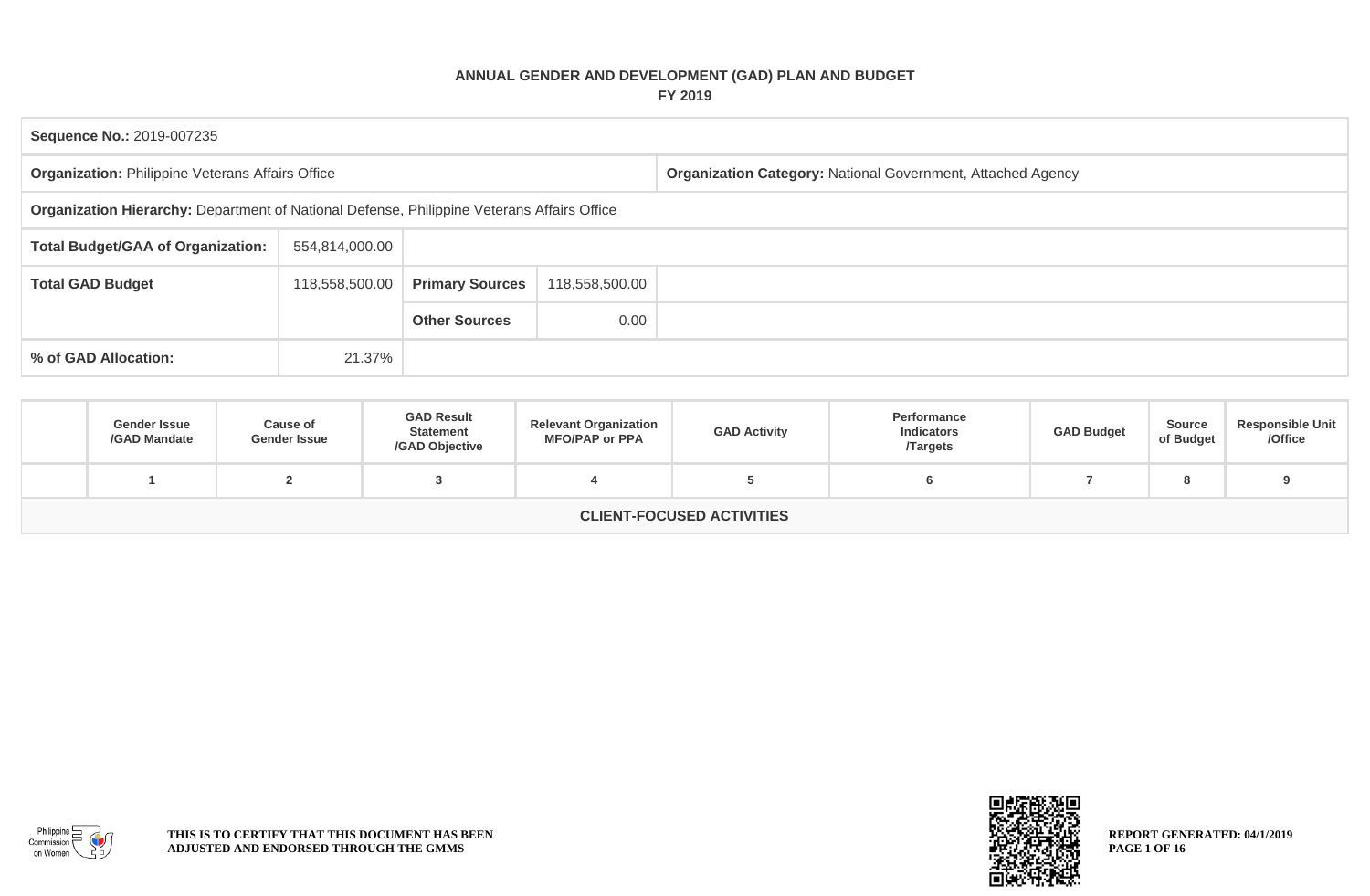| <b>Gender Issue</b><br>/GAD Mandate                                                                                                                                                                    | <b>Cause of</b><br><b>Gender Issue</b>                                                                                                                        | <b>GAD Result</b><br><b>Statement</b><br>/GAD Objective                                                                   | <b>Relevant Organization</b><br><b>MFO/PAP or PPA</b> | <b>GAD Activity</b>                                                                                                                                                             | Performance<br><b>Indicators</b><br><b>Targets</b>                                                                                                                                               | <b>GAD Budget</b> | <b>Source</b><br>of Budget | <b>Responsible Unit</b><br>/Office                |
|--------------------------------------------------------------------------------------------------------------------------------------------------------------------------------------------------------|---------------------------------------------------------------------------------------------------------------------------------------------------------------|---------------------------------------------------------------------------------------------------------------------------|-------------------------------------------------------|---------------------------------------------------------------------------------------------------------------------------------------------------------------------------------|--------------------------------------------------------------------------------------------------------------------------------------------------------------------------------------------------|-------------------|----------------------------|---------------------------------------------------|
|                                                                                                                                                                                                        | $\overline{2}$                                                                                                                                                | 3                                                                                                                         |                                                       | 5                                                                                                                                                                               | 6                                                                                                                                                                                                |                   | 8                          |                                                   |
| Low level of<br>awareness and<br>understanding of<br>GAD laws,<br>issues and<br>concerns<br>including those<br>related to<br>Women, Peace<br>and Security<br>among<br>client-veterans<br>and employees | Limited campaign<br>or information drive,<br>insufficient<br>information<br>materials on GAD<br>issues and<br>concerns of<br>veterans and their<br>dependents | To widen<br>appreciation of GAD<br>concepts, issues and<br>concerns among the<br>external and internal<br>clients of PVAO | MFO: Management<br>of Veterans Affairs                | Setting of Help Desk<br>for Women during<br>Medical Missions,<br>Assemblies.<br>Conventions and<br>Organizational<br>Meetings as venue for<br>conducting GAD<br>related surveys | Conduct of GAD related<br>surveys andinformal<br>orientation about GAD<br>concepts during at least 4<br>medical missions.<br>assemblies, conventions<br>and organizational meetings<br>$-$ by Q4 | 200,000.00        | <b>GAA</b>                 | <b>Veterans Affairs</b><br>Management<br>Division |



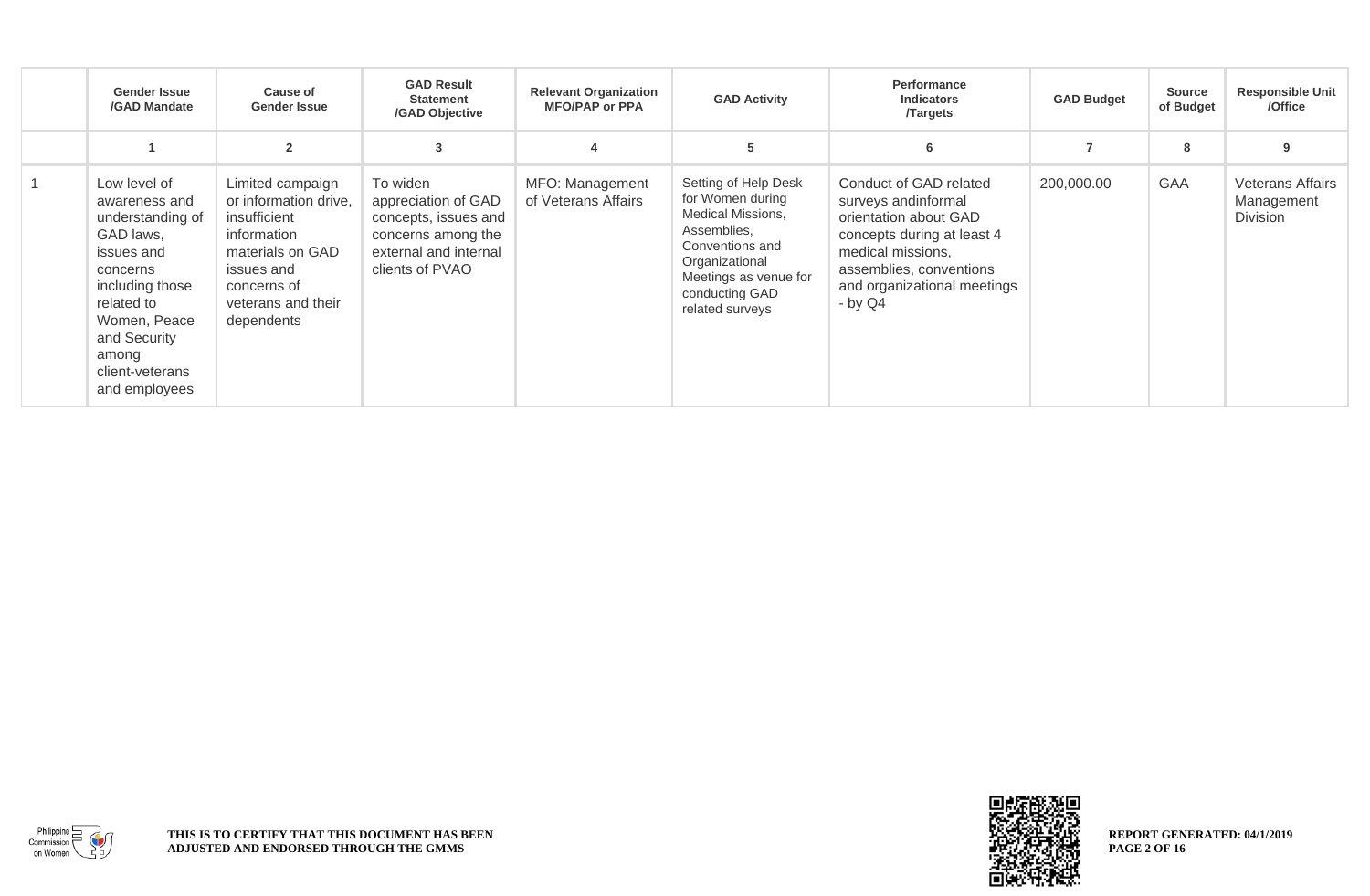|                | <b>Gender Issue</b><br>/GAD Mandate                                                                                                                                                                    | <b>Cause of</b><br><b>Gender Issue</b>                       | <b>GAD Result</b><br><b>Statement</b><br>/GAD Objective                                                                   | <b>Relevant Organization</b><br><b>MFO/PAP or PPA</b>         | <b>GAD Activity</b>                                                                                                                                                                                                                                                                               | Performance<br><b>Indicators</b><br><b>Targets</b>                                                                                                                                                                                                                                                                                                                                                                                   | <b>GAD Budget</b> | <b>Source</b><br>of Budget | <b>Responsible Unit</b><br>/Office    |
|----------------|--------------------------------------------------------------------------------------------------------------------------------------------------------------------------------------------------------|--------------------------------------------------------------|---------------------------------------------------------------------------------------------------------------------------|---------------------------------------------------------------|---------------------------------------------------------------------------------------------------------------------------------------------------------------------------------------------------------------------------------------------------------------------------------------------------|--------------------------------------------------------------------------------------------------------------------------------------------------------------------------------------------------------------------------------------------------------------------------------------------------------------------------------------------------------------------------------------------------------------------------------------|-------------------|----------------------------|---------------------------------------|
|                |                                                                                                                                                                                                        | $\overline{2}$                                               | 3                                                                                                                         |                                                               | 5                                                                                                                                                                                                                                                                                                 | 6                                                                                                                                                                                                                                                                                                                                                                                                                                    | $\overline{7}$    | 8                          | 9                                     |
| $\overline{2}$ | Low level of<br>awareness and<br>understanding of<br>GAD laws,<br>issues and<br>concerns<br>including those<br>related to<br>Women, Peace<br>and Security<br>among<br>client-veterans<br>and employees | Limited publication<br>of IEC materials<br>and info campaign | To widen<br>appreciation of GAD<br>concepts, issues and<br>concerns among the<br>external and internal<br>clients of PVAO | MFO: General<br>Administration and<br><b>Support Services</b> | Production and<br>distribution of IEC<br>materials such as news<br>magazines, flyers,<br>posters, primers,<br>manuals, handouts,<br>and brochures on<br>GAD-related topics on<br>gender-responsive<br>laws and policies to<br>veteran organizations<br>and the<br>veteran-clientele<br>nationwide | PVAO Bulletin/Magazine<br>with at least one (1) GAD<br>write- up per quarter/ 20,000<br>copies magazine for one (1)<br>year or 5,000 copies per<br>quarter - Per quarter<br>20,000 copies of GAD<br>related flyers/<br>brochures/handouts<br>produced and published -<br>By end of year<br>Two (2) GAD exhibits set:<br>Women's Month (March)<br>and 18-day Campaign to<br>End VAW (between<br>November 25 to December<br>12 - By Q4 | 670,000.00        | <b>GAA</b>                 | <b>Public Affairs</b><br>Office (PAO) |



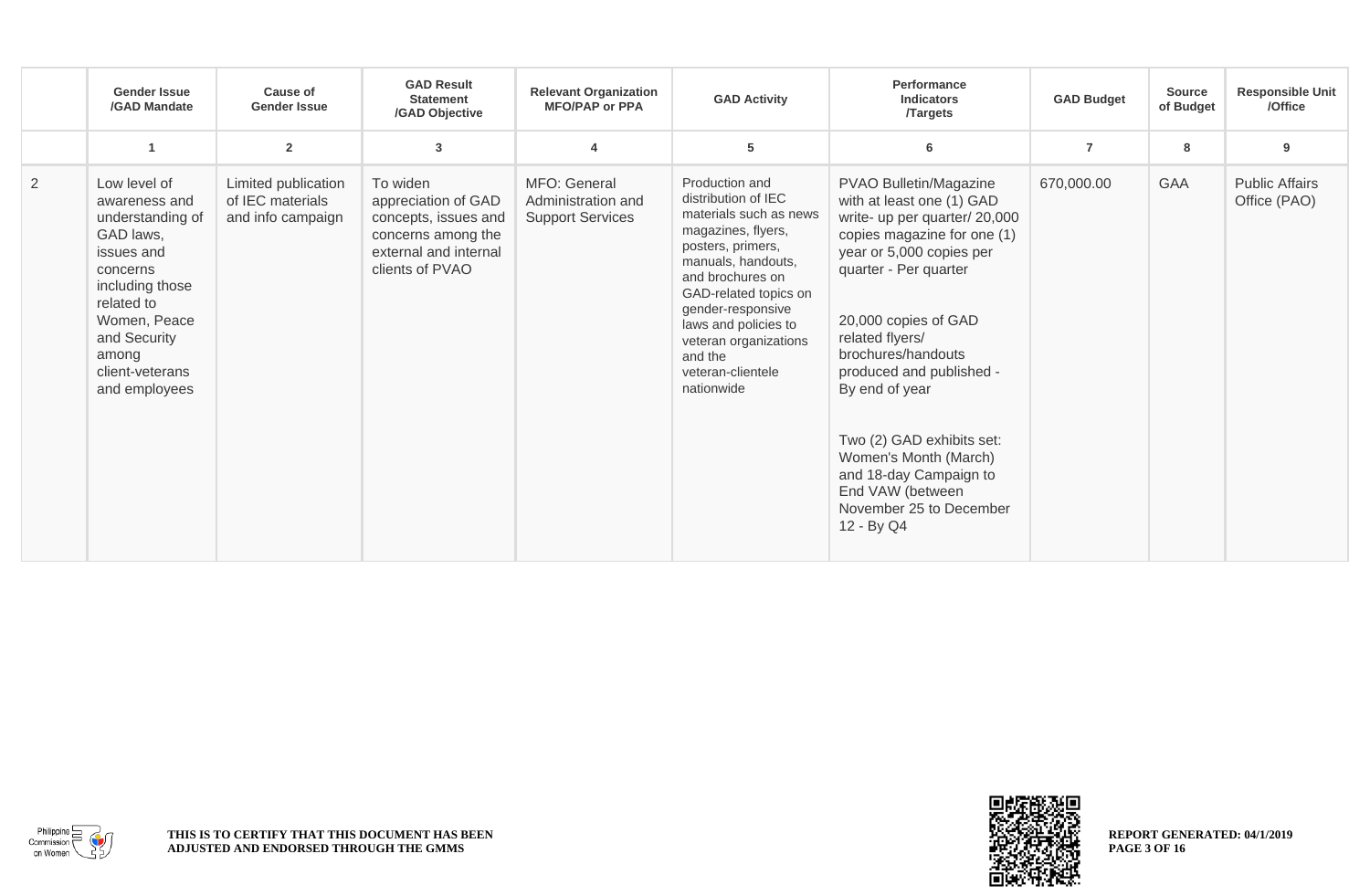|   | <b>Gender Issue</b><br>/GAD Mandate                                                                                                                                                                    | <b>Cause of</b><br><b>Gender Issue</b>                                 | <b>GAD Result</b><br><b>Statement</b><br>/GAD Objective                                                                                            | <b>Relevant Organization</b><br><b>MFO/PAP or PPA</b>         | <b>GAD Activity</b>                                                                                                                                                                                       | Performance<br><b>Indicators</b><br><b>Targets</b>                                                                                                                                   | <b>GAD Budget</b> | <b>Source</b><br>of Budget | <b>Responsible Unit</b><br>/Office                       |
|---|--------------------------------------------------------------------------------------------------------------------------------------------------------------------------------------------------------|------------------------------------------------------------------------|----------------------------------------------------------------------------------------------------------------------------------------------------|---------------------------------------------------------------|-----------------------------------------------------------------------------------------------------------------------------------------------------------------------------------------------------------|--------------------------------------------------------------------------------------------------------------------------------------------------------------------------------------|-------------------|----------------------------|----------------------------------------------------------|
|   | 1                                                                                                                                                                                                      | $\overline{2}$                                                         | 3                                                                                                                                                  |                                                               | 5                                                                                                                                                                                                         | 6                                                                                                                                                                                    | $\overline{7}$    | 8                          | 9                                                        |
| 3 | Low level of<br>awareness and<br>understanding of<br>GAD laws,<br>issues and<br>concerns<br>including those<br>related to<br>Women, Peace<br>and Security<br>among<br>client-veterans<br>and employees | Limited publication<br>of IEC materials<br>and info campaign           | To widen<br>appreciation of GAD<br>concepts, issues and<br>concerns among the<br>external and internal<br>clients of PVAO                          | MFO: General<br>Administration and<br><b>Support Services</b> | Production of short<br>videos on empowered<br>women and women<br>veterans                                                                                                                                 | At least two (2) GAD-<br>related videos produced and<br>uploaded on our website<br>and social media accounts -<br>by Q4                                                              | 150,000.00        | GAA                        | <b>Public Affairs</b><br>Office (PAO)                    |
| 4 | Gender issues<br>and concerns of<br>women<br>pensioners are<br>not fully<br>addressed in<br>PVAO programs<br>and projects                                                                              | Insufficient relevant<br>gender-related data<br>on women<br>pensioners | To continuously and<br>adequately address<br>the gender issues<br>and concerns of<br>women pensioners<br>to better improve<br>their status in life | MFO: Management<br>of Veterans Affairs                        | Coordinating meetings<br>with veterans<br>organizations and<br>surviving spouses<br>regarding requirement<br>of law on the<br>representation of<br>women in<br>decision-making<br>bodies (Project Unitas) | At least three (3)<br>Coordinative Meetings held<br>with veterans organizations<br>and members of the Filipino<br>Veterans Community every<br>quarter or 8 meetings -By<br>end of Q4 | 100,000.00        | <b>GAA</b>                 | <b>Veterans Affairs</b><br>Management<br><b>Division</b> |



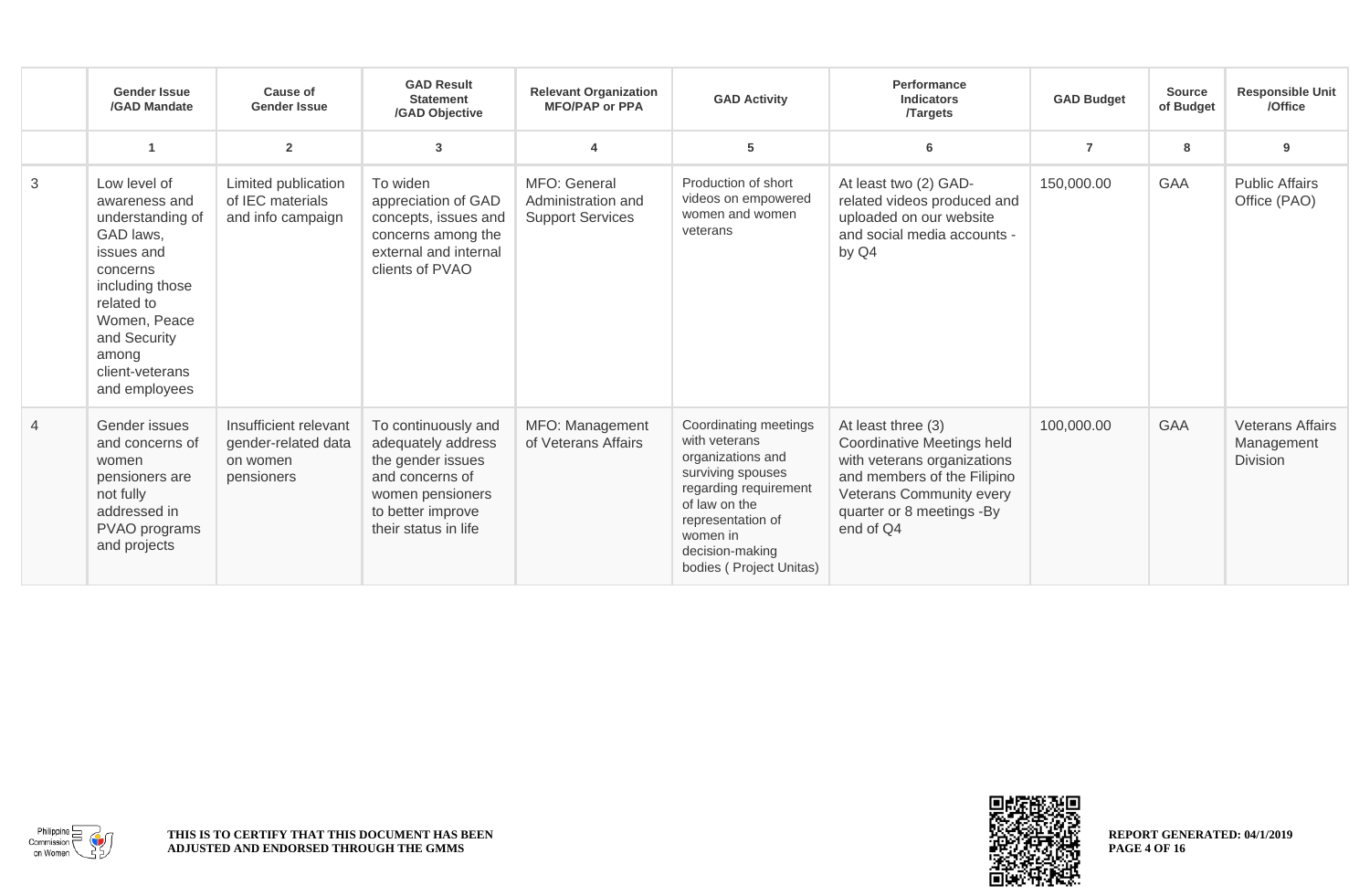|   | <b>Gender Issue</b><br>/GAD Mandate                                                                                                                                         | Cause of<br><b>Gender Issue</b>                                        | <b>GAD Result</b><br><b>Statement</b><br>/GAD Objective                                                                                            | <b>Relevant Organization</b><br><b>MFO/PAP or PPA</b> | <b>GAD Activity</b>                                                                                                                                                                                                               | Performance<br><b>Indicators</b><br><b>Targets</b>                                                                                                                   | <b>GAD Budget</b> | <b>Source</b><br>of Budget | <b>Responsible Unit</b><br>/Office                       |
|---|-----------------------------------------------------------------------------------------------------------------------------------------------------------------------------|------------------------------------------------------------------------|----------------------------------------------------------------------------------------------------------------------------------------------------|-------------------------------------------------------|-----------------------------------------------------------------------------------------------------------------------------------------------------------------------------------------------------------------------------------|----------------------------------------------------------------------------------------------------------------------------------------------------------------------|-------------------|----------------------------|----------------------------------------------------------|
|   |                                                                                                                                                                             | $\overline{2}$                                                         | 3                                                                                                                                                  |                                                       | 5                                                                                                                                                                                                                                 |                                                                                                                                                                      |                   | 8                          | 9                                                        |
| 5 | Gender issues<br>and concerns of<br>women<br>pensioners are<br>not fully<br>addressed in<br>PVAO programs<br>and projects                                                   | Insufficient relevant<br>gender-related data<br>on women<br>pensioners | To continuously and<br>adequately address<br>the gender issues<br>and concerns of<br>women pensioners<br>to better improve<br>their status in life | MFO: Management<br>of Veterans Affairs                | Conduct of surveys for<br>members of the Filipino<br><b>Veterans Community</b><br>and their families to<br>surface gender issues<br>and concerns on their<br>socio-economic status<br>including those living in<br>conflict areas | Two(2) PVAO Survey<br>Reports with<br>recommendations to<br>address gender issues<br>submitted and presented to<br>MANCOM-By Q4                                      | 200,000.00        | GAA                        | <b>Veterans Affairs</b><br>Management<br><b>Division</b> |
| 6 | Gender issues<br>and concerns of<br>women<br>pensioners<br>including those<br>living in conflict<br>areas are not<br>fully addressed<br>in PVAO<br>programs and<br>projects | Insufficient relevant<br>gender-related data<br>on women<br>pensioners | To continuously and<br>adequately address<br>the gender issues<br>and concerns of<br>women pensioners<br>to better improve<br>their status in life | MFO: Management<br>of Veterans Affairs                | <b>Conduct Coordinative</b><br>Meetings with<br>orientations on<br>NAPWSPS with<br><b>Filipino Veterans</b><br>Communities and their<br>families every quarter<br>or 12 meetings by the<br>end of Q4                              | At least three (3)<br>Coordinative Meetings and<br>orientations on NAPWPS<br>held with Filipino Veterans<br>Communities every quarter<br>or 8 meetings- By end of Q4 | 100,000.00        | <b>GAA</b>                 | <b>Veterans Affairs</b><br>Management<br><b>Division</b> |



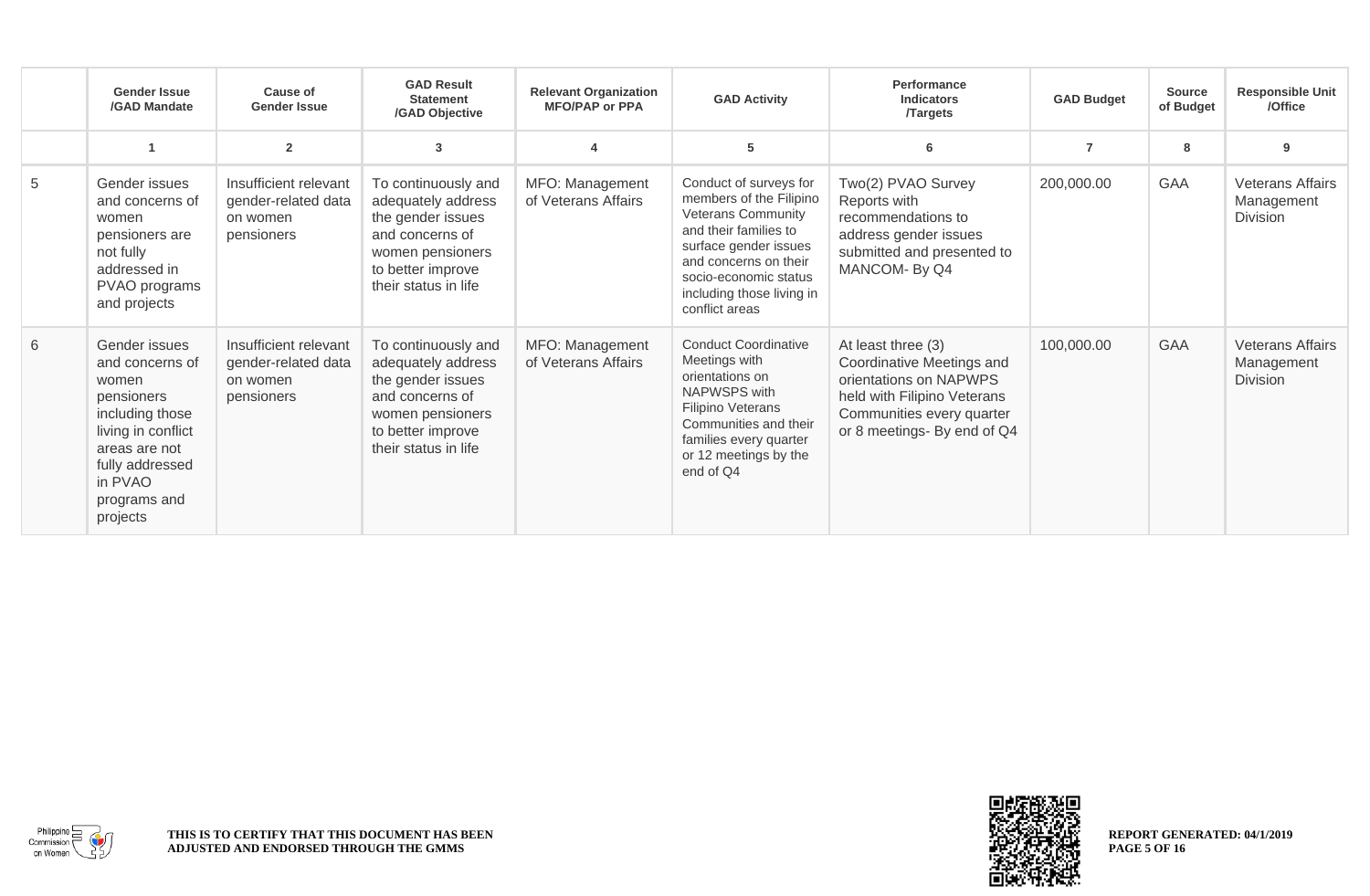|                | <b>Gender Issue</b><br>/GAD Mandate                                                                                                                                                                     | Cause of<br><b>Gender Issue</b>                                                                  | <b>GAD Result</b><br><b>Statement</b><br>/GAD Objective                                                                                                          | <b>Relevant Organization</b><br><b>MFO/PAP or PPA</b>                                                         | <b>GAD Activity</b>                                                                                                                                                            | Performance<br><b>Indicators</b><br><b>Targets</b>                                                                                                                                                                                                         | <b>GAD Budget</b>                    | <b>Source</b><br>of Budget | <b>Responsible Unit</b><br>/Office                        |
|----------------|---------------------------------------------------------------------------------------------------------------------------------------------------------------------------------------------------------|--------------------------------------------------------------------------------------------------|------------------------------------------------------------------------------------------------------------------------------------------------------------------|---------------------------------------------------------------------------------------------------------------|--------------------------------------------------------------------------------------------------------------------------------------------------------------------------------|------------------------------------------------------------------------------------------------------------------------------------------------------------------------------------------------------------------------------------------------------------|--------------------------------------|----------------------------|-----------------------------------------------------------|
|                | $\overline{1}$                                                                                                                                                                                          | $\overline{2}$                                                                                   | $\mathbf{3}$                                                                                                                                                     | $\overline{4}$                                                                                                | 5                                                                                                                                                                              | 6                                                                                                                                                                                                                                                          | $\overline{7}$                       | 8                          | 9                                                         |
| $\overline{7}$ | Filipino Women<br>Heroes, both<br>living and<br>deceased, lack<br>public<br>recognition and<br>appreciation                                                                                             | Limited information<br>on the heroic deeds<br>of living and<br>deceased Filipino<br>women heroes | To provide<br>information on and<br>recognize the role of<br>women in the war<br>history of our nation                                                           | MFO: Preservation<br>and Development<br><b>Services for Military</b><br>ShrinesPropagation<br>of heroic deeds | Presentations and<br>features on women<br>heroes of the<br><b>Liberation Movement</b><br>or partners of<br>distinguished heroes/<br>AFP leaders during<br>commemorative events | Twenty (20) Women<br>Veterans Recognized by<br>PVAO - By Q4<br>1 Active FB Fan Page<br>featuring Filipina Heroes<br>(with at least 1,000 likes)<br>Posting of Stories of Filipina<br>Heroes on every GAD<br>Corner of each Division and<br>on PVAO website | 400,000.00<br>250,000.00<br>6,000.00 | GAA<br>GAA<br><b>GAA</b>   | Veterans<br>Memorial and<br>Historical<br><b>Division</b> |
| $\,8\,$        | Proclamation No.<br>227 "Providing<br>for the<br>observance of<br>the month of<br>March as<br>Woment's Role<br>in History Month"<br>signed by<br>President<br>Corazon C.<br>Aquino on March<br>17, 1980 | Limited knowledge<br>on women's role in<br>national<br>development                               | To increase the<br>knowledge of PVAO<br>officials and<br>employees on laws,<br>policies and other<br>related issues and<br>concerns on gender<br>and development | MFO: General<br>Administration and<br><b>Support Services</b>                                                 | 1)<br>Conduct/participation<br>in Women's Month<br>Celebration.2) Setting<br>up of GAD exhibits and<br>others during the<br>Women's Month<br>Celebration.                      | No. of activities conducted<br>/participatedNo. of officials<br>and employees who<br>attended various activities<br>during Women's Month GAD<br>advocacies Learning and<br>insights from participants.- 4<br>activities by Q4.                             | 250,000.00                           | <b>GAA</b>                 | Human<br>Resource and<br>Devt Division,<br><b>GFPS</b>    |



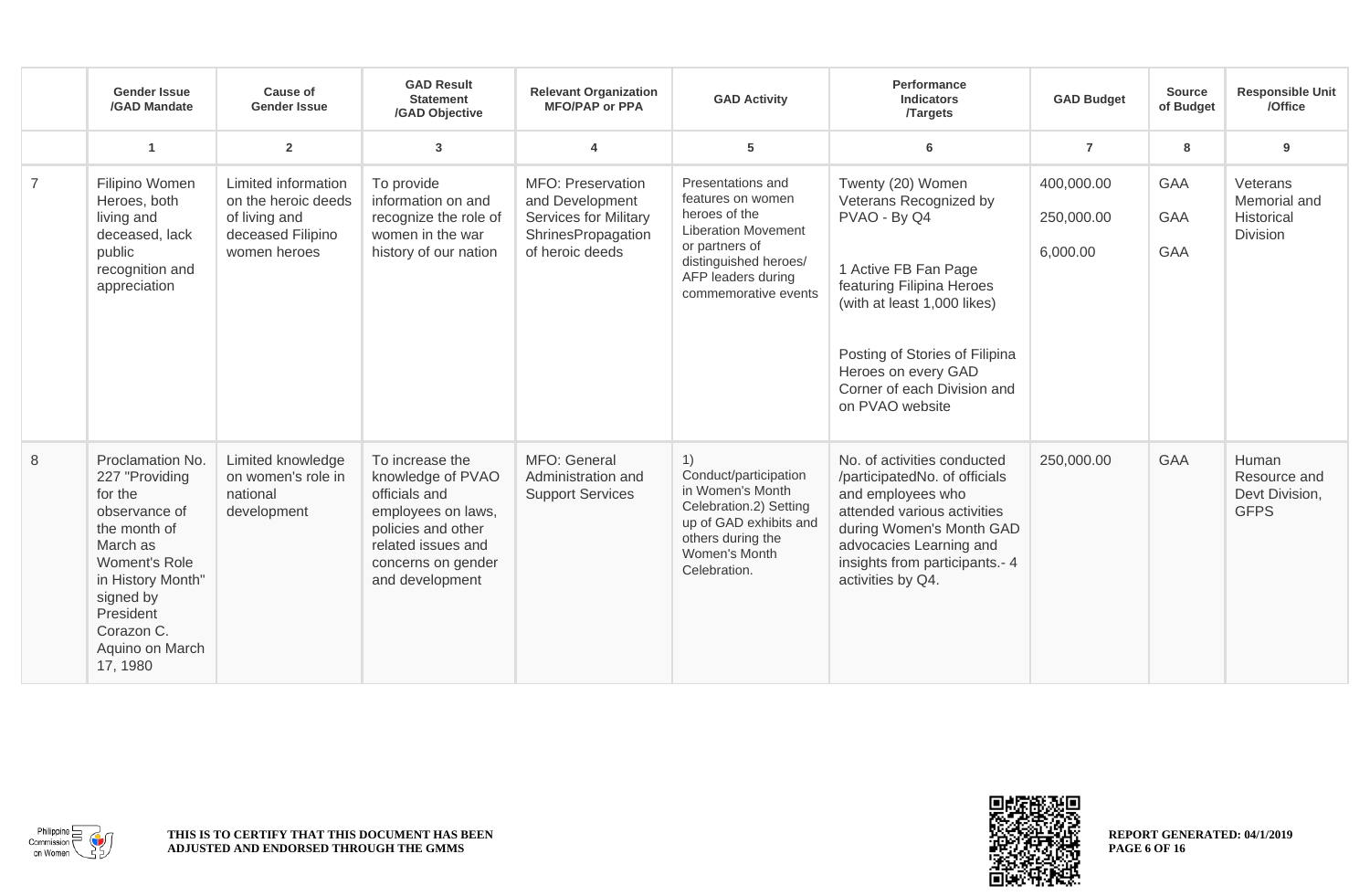|    | <b>Gender Issue</b><br>/GAD Mandate                                                                                                                                                                 | Cause of<br><b>Gender Issue</b>                                                                                     | <b>GAD Result</b><br><b>Statement</b><br>/GAD Objective                                                                                                                                                    | <b>Relevant Organization</b><br><b>MFO/PAP or PPA</b>             | <b>GAD Activity</b>                                                                                                                                              | Performance<br><b>Indicators</b><br><b>Targets</b>                                                                                                    | <b>GAD Budget</b> | <b>Source</b><br>of Budget | <b>Responsible Unit</b><br>/Office |
|----|-----------------------------------------------------------------------------------------------------------------------------------------------------------------------------------------------------|---------------------------------------------------------------------------------------------------------------------|------------------------------------------------------------------------------------------------------------------------------------------------------------------------------------------------------------|-------------------------------------------------------------------|------------------------------------------------------------------------------------------------------------------------------------------------------------------|-------------------------------------------------------------------------------------------------------------------------------------------------------|-------------------|----------------------------|------------------------------------|
|    |                                                                                                                                                                                                     | $\overline{2}$                                                                                                      | 3                                                                                                                                                                                                          |                                                                   | 5                                                                                                                                                                | 6                                                                                                                                                     | $\overline{7}$    | 8                          | 9                                  |
| 9  | Action Point 10,<br>Pillar 2,<br><b>NAPWPS 2017 -</b><br>2022: Preventive<br>mechanisms and<br>early wanting<br>systems in place<br>for women and<br>girls to avert<br>conflict-related<br>violence | Gender issues and<br>concerns of women<br>pensioners are not<br>fully addressed in<br>PVAO programs<br>and projects | Initiatives on gender,<br>peace, security and<br>human rights aimed<br>at building an<br>enabling<br>environment for<br>peace through<br>formal, non-formal,<br>indigenous/cultural<br>education supported | MFO: Administration<br>of Veterans Pensions<br>and Other Benefits | Issuance of policies<br>providing assistance to<br>the surviving spouses<br>and minor children in<br>support of the state's<br>program on poverty<br>alleviation | No. of policies providing fast<br>track lanes for the provision<br>of benefits of surviving<br>spouses and minor children<br>approved and implemented | 50,000.00         | <b>GAA</b>                 | <b>Claims Division</b>             |
| 10 | Action Point 10,<br>Pillar 2,<br><b>NAPWPS 2017 -</b><br>2022: Preventive<br>mechanisms and<br>early wanting<br>systems in place<br>for women and<br>girls to avert<br>conflict-related<br>violence | Gender issues and<br>concerns of women<br>pensioners are not<br>fully addressed in<br>PVAO programs<br>and projects | Initiatives on gender,<br>peace, security and<br>human rights aimed<br>at building an<br>enabling<br>environment for<br>peace through<br>formal, non-formal,<br>indigenous/cultural<br>education supported | MFO: Administration<br>of Veterans Pensions<br>and Other Benefits | Payments of Total<br>Administrative<br>Disability benefits to<br>veterans and qualified<br>dependents living in<br>conflict areas                                | No. of Total Administrative<br>Disability payments to<br>veteran-clientele residing in<br>conflict areas                                              | 10,000,000.00     | <b>GAA</b>                 | Finance<br><b>Division</b>         |



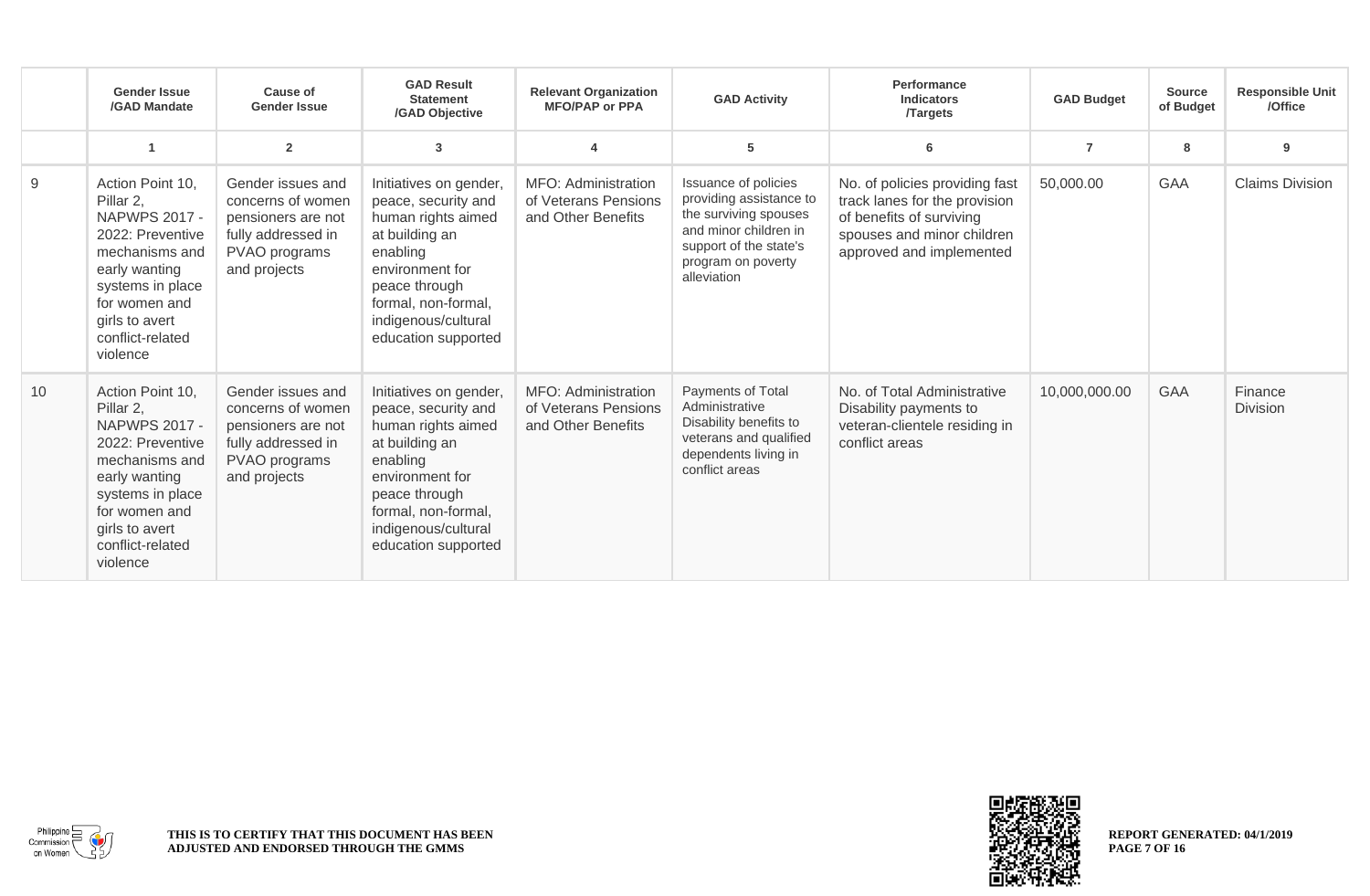|    | <b>Gender Issue</b><br>/GAD Mandate                                                                                                                                                                 | Cause of<br><b>Gender Issue</b>                                                                                     | <b>GAD Result</b><br><b>Statement</b><br>/GAD Objective                                                                                                                                                    | <b>Relevant Organization</b><br><b>MFO/PAP or PPA</b>             | <b>GAD Activity</b>                                                                                                                                                                                                                                                                                                       | Performance<br><b>Indicators</b><br><b>Targets</b>                                                                                                                                                   | <b>GAD Budget</b> | <b>Source</b><br>of Budget | <b>Responsible Unit</b><br>/Office                  |
|----|-----------------------------------------------------------------------------------------------------------------------------------------------------------------------------------------------------|---------------------------------------------------------------------------------------------------------------------|------------------------------------------------------------------------------------------------------------------------------------------------------------------------------------------------------------|-------------------------------------------------------------------|---------------------------------------------------------------------------------------------------------------------------------------------------------------------------------------------------------------------------------------------------------------------------------------------------------------------------|------------------------------------------------------------------------------------------------------------------------------------------------------------------------------------------------------|-------------------|----------------------------|-----------------------------------------------------|
|    | $\overline{1}$                                                                                                                                                                                      | $\overline{2}$                                                                                                      | 3                                                                                                                                                                                                          | $\overline{\mathbf{A}}$                                           | 5                                                                                                                                                                                                                                                                                                                         | 6                                                                                                                                                                                                    | $\overline{7}$    | 8                          | 9                                                   |
| 11 | Action Point 10,<br>Pillar 2,<br><b>NAPWPS 2017 -</b><br>2022: Preventive<br>mechanisms and<br>early wanting<br>systems in place<br>for women and<br>girls to avert<br>conflict-related<br>violence | Gender issues and<br>concerns of women<br>pensioners are not<br>fully addressed in<br>PVAO programs<br>and projects | Initiatives on gender,<br>peace, security and<br>human rights aimed<br>at building an<br>enabling<br>environment for<br>peace through<br>formal, non-formal,<br>indigenous/cultural<br>education supported | MFO: Administration<br>of Veterans Pensions<br>and Other Benefits | Immediate payment of<br>Death benefits to the<br>surviving spouses,<br>minor children and<br>parents of military<br>personnel / veterans<br>killed in action or died<br>secondary to a<br>service-connected<br>illness living in conflict<br>areas                                                                        | No. of Death benefits paid to<br>the qualified dependents of<br>veterans / military personnel<br>killed in action or died<br>secondary to a<br>service-connected illness<br>living in conflict areas | 41,000,000.00     | GAA                        | Finance<br>Division                                 |
|    |                                                                                                                                                                                                     |                                                                                                                     |                                                                                                                                                                                                            |                                                                   | <b>ORGANIZATION-FOCUSED ACTIVITIES</b>                                                                                                                                                                                                                                                                                    |                                                                                                                                                                                                      |                   |                            |                                                     |
| 12 | Female and<br>male personnel<br>of PVAO lack<br>comprehensive<br>information and<br>education on<br>reproductive<br>health.                                                                         | Lack of Training on<br>Reproductive<br>Health                                                                       | To ensure that<br>PVAO employees<br>are adequately<br>informed of<br><b>GAD-related health</b><br>issues and of their<br>reproductive rights                                                               | MFO: General<br>Administration and<br><b>Support Services</b>     | Conduct of lay fora on<br>GAD health-related<br>topics such as<br>reproductive health,<br>maternal and child care<br>effective family<br>planning, prevention of<br>reproductive tract<br>infections and cancers.<br>sexually-transmitted<br>diseases, care of the<br>elderly women and<br>management of mental<br>health | One (1) Seminar / Lay fora<br>conducted. Changes in<br>knowledge, attitude and<br>skills on GAD-related health<br>issues and reproductive<br>rights - By Q4                                          | 60,000.00         | <b>GAA</b>                 | Human<br>Resource<br>Development<br>Division / GFPS |



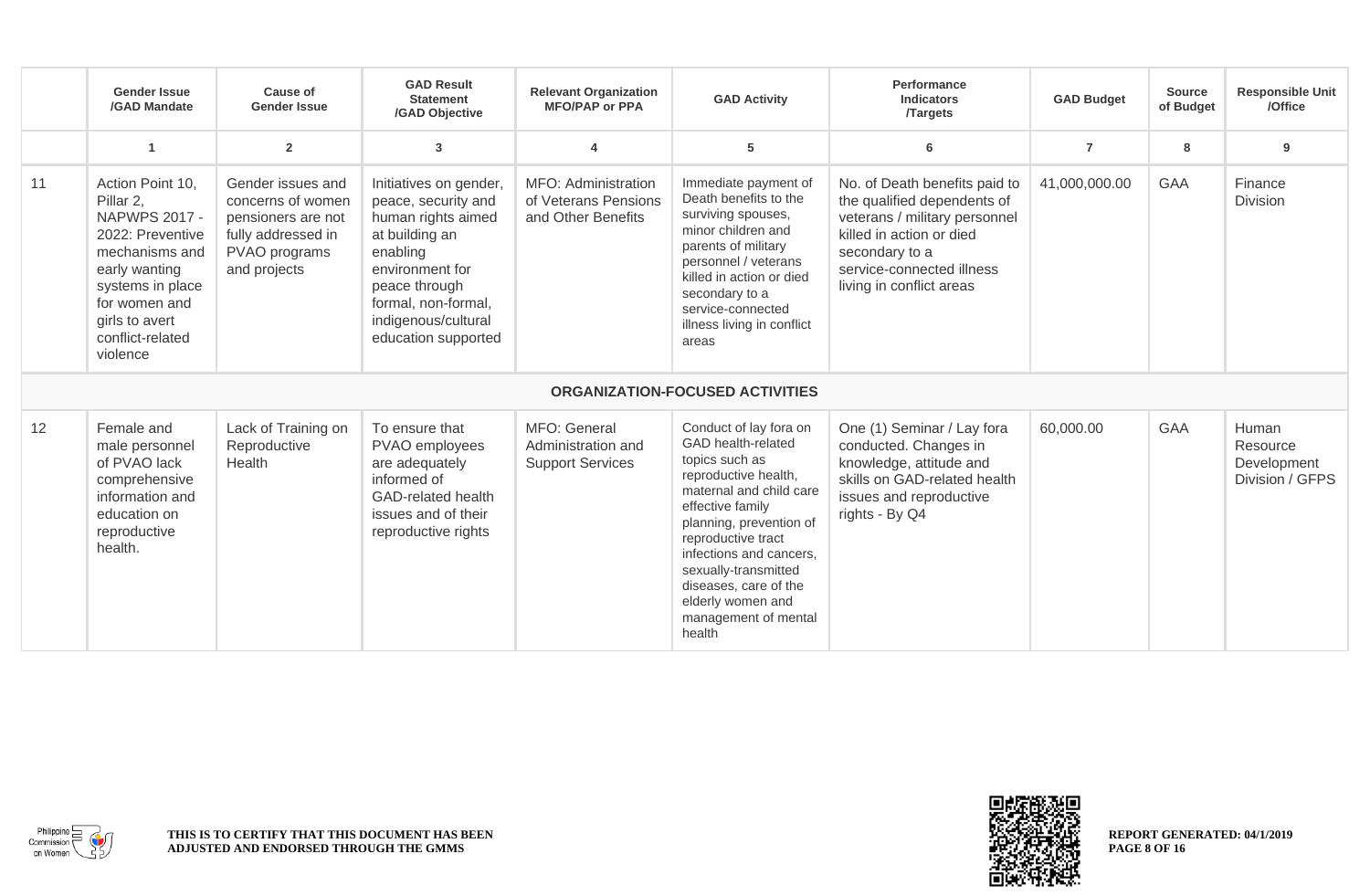|    | <b>Gender Issue</b><br>/GAD Mandate                                                                             | Cause of<br><b>Gender Issue</b>                                                  | <b>GAD Result</b><br><b>Statement</b><br>/GAD Objective                                                                                                                                                                                                                                                               | <b>Relevant Organization</b><br><b>MFO/PAP or PPA</b>         | <b>GAD Activity</b>                                                                   | Performance<br><b>Indicators</b><br><b>Targets</b>                                                                                                                                                                                                                                                      | <b>GAD Budget</b> | <b>Source</b><br>of Budget | <b>Responsible Unit</b><br>/Office                  |
|----|-----------------------------------------------------------------------------------------------------------------|----------------------------------------------------------------------------------|-----------------------------------------------------------------------------------------------------------------------------------------------------------------------------------------------------------------------------------------------------------------------------------------------------------------------|---------------------------------------------------------------|---------------------------------------------------------------------------------------|---------------------------------------------------------------------------------------------------------------------------------------------------------------------------------------------------------------------------------------------------------------------------------------------------------|-------------------|----------------------------|-----------------------------------------------------|
|    | 1                                                                                                               | $\overline{2}$                                                                   | 3                                                                                                                                                                                                                                                                                                                     |                                                               | 5                                                                                     | 6                                                                                                                                                                                                                                                                                                       | $\overline{7}$    | 8                          | 9                                                   |
| 13 | Lack of active<br>involvement of<br>men in GAD                                                                  | Men have<br>inadequate<br>knowledge and<br>understanding of<br>their role in GAD | Greater involvement<br>of men in gender<br>and development                                                                                                                                                                                                                                                            | MFO: General<br>Administration and<br><b>Support Services</b> | Conduct/support of<br><b>MOVE</b> activities                                          | Two (2) MOVE activities<br>conducted/supported with at<br>least 15 male employees<br>attendees - By Q4                                                                                                                                                                                                  | 50,000.00         | <b>GAA</b>                 | Human<br>Resource<br>Development<br>Division / GFPS |
| 14 | GFPS and staff<br>of PVAO lack the<br>capability to<br>address or<br>respond to<br>gender issues of<br>clients. | Lack of gender<br>trainings                                                      | To sustain the<br>organizational<br>capability to<br>mainstream gender<br>among PVAO<br>officials and<br>employees and their<br>PAPs. To enhance<br>the capability of the<br>GFPS and staff in<br>mainstreaming<br>gender in the<br>organization and in<br>addressing gender<br>issues among clients<br>and personnel | MFO: General<br>Administration and<br><b>Support Services</b> | <b>Conduct of Gender</b><br>Analysis Training for<br>GFPS and staff of<br><b>PVAO</b> | No. of officials and<br>employees who attended<br>the seminar/workshop.<br>Enhanced competencies of<br>the members of the<br>GFPS/TWG, Secretariat in<br>identifying issues relevant to<br>the agency mandate .- - One<br>(1) seminar/workshop by Q4<br>with 80 participants - Male<br>(40) Female (40) | 200,000.00        | <b>GAA</b>                 | Human<br>Resource<br>Development<br>Division / GFPS |



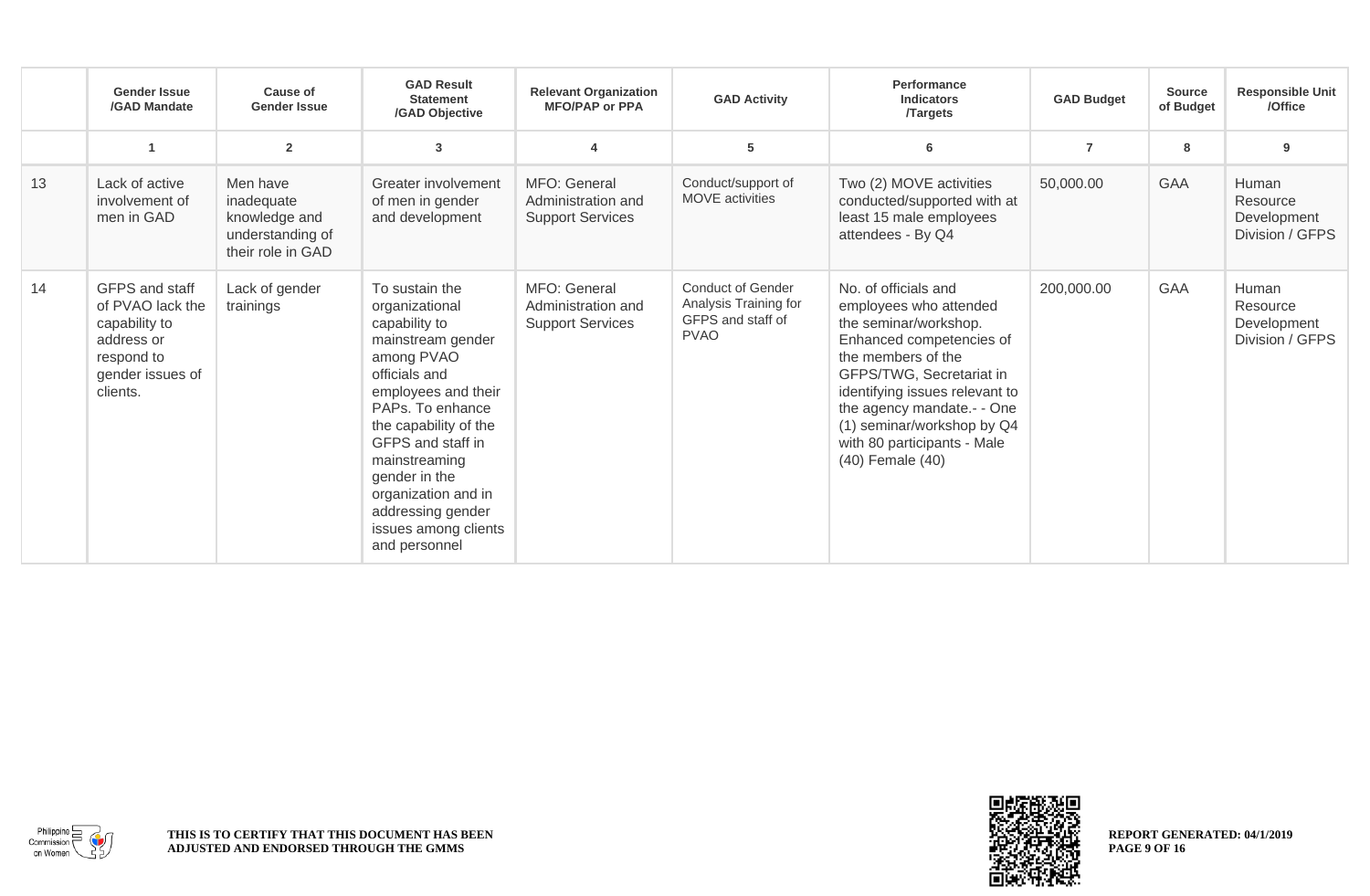|    | <b>Gender Issue</b><br>/GAD Mandate                                                                             | <b>Cause of</b><br><b>Gender Issue</b> | <b>GAD Result</b><br><b>Statement</b><br>/GAD Objective                                                                                                                                                                                                                                                               | <b>Relevant Organization</b><br><b>MFO/PAP or PPA</b>         | <b>GAD Activity</b>                                                                                                               | Performance<br><b>Indicators</b><br><b>Targets</b>                                                                                                                                                                                                                                         | <b>GAD Budget</b> | <b>Source</b><br>of Budget | <b>Responsible Unit</b><br>/Office |
|----|-----------------------------------------------------------------------------------------------------------------|----------------------------------------|-----------------------------------------------------------------------------------------------------------------------------------------------------------------------------------------------------------------------------------------------------------------------------------------------------------------------|---------------------------------------------------------------|-----------------------------------------------------------------------------------------------------------------------------------|--------------------------------------------------------------------------------------------------------------------------------------------------------------------------------------------------------------------------------------------------------------------------------------------|-------------------|----------------------------|------------------------------------|
|    |                                                                                                                 | $\overline{2}$                         | 3                                                                                                                                                                                                                                                                                                                     |                                                               | 5                                                                                                                                 | 6                                                                                                                                                                                                                                                                                          | $\overline{7}$    | 8                          | 9                                  |
| 15 | GFPS and staff<br>of PVAO lack the<br>capability to<br>address or<br>respond to<br>gender issues of<br>clients. | Lack of gender<br>trainings            | To sustain the<br>organizational<br>capability to<br>mainstream gender<br>among PVAO<br>officials and<br>employees and their<br>PAPs. To enhance<br>the capability of the<br>GFPS and staff in<br>mainstreaming<br>gender in the<br>organization and in<br>addressing gender<br>issues among clients<br>and personnel | MFO: General<br>Administration and<br><b>Support Services</b> | GFPS/TWG - Planning<br>and Budgetting<br>Workshop/Session for<br>the PVAO GAD Plan<br>and Budget for 2020<br>and GAR AR for 2019. | No. of officials and<br>employees who attended<br>the Workshop Enhance the<br>knowledge and skills of<br>participants in the<br>preparation of the Agency's<br>GAD Plan and Budget.- - At<br>least one (1) seminar<br>conducted by Q 4 with 40<br>participants - Male (20)<br>Female (20). | 200,000.00        | <b>GAA</b>                 | GFPS / TWG                         |

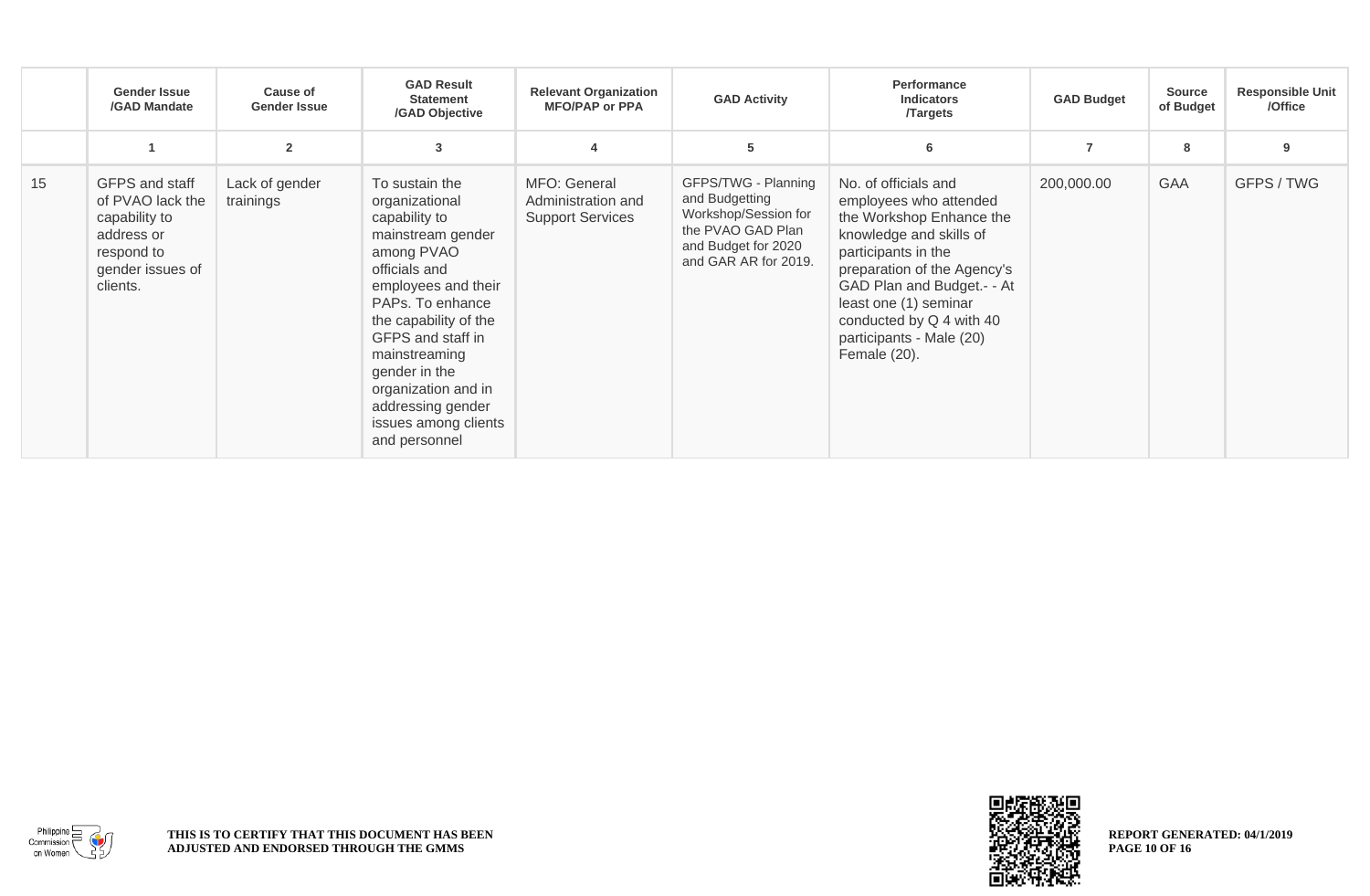|    | <b>Gender Issue</b><br>/GAD Mandate                                                                             | Cause of<br><b>Gender Issue</b>                                     | <b>GAD Result</b><br><b>Statement</b><br>/GAD Objective                                                                                                                                                                                                                                                               | <b>Relevant Organization</b><br><b>MFO/PAP or PPA</b>         | <b>GAD Activity</b>                                                                                                                                                     | Performance<br><b>Indicators</b><br><b>Targets</b>                                                                                                                                                                                                                | <b>GAD Budget</b> | <b>Source</b><br>of Budget | <b>Responsible Unit</b><br>/Office |
|----|-----------------------------------------------------------------------------------------------------------------|---------------------------------------------------------------------|-----------------------------------------------------------------------------------------------------------------------------------------------------------------------------------------------------------------------------------------------------------------------------------------------------------------------|---------------------------------------------------------------|-------------------------------------------------------------------------------------------------------------------------------------------------------------------------|-------------------------------------------------------------------------------------------------------------------------------------------------------------------------------------------------------------------------------------------------------------------|-------------------|----------------------------|------------------------------------|
|    |                                                                                                                 | $\overline{2}$                                                      | 3                                                                                                                                                                                                                                                                                                                     |                                                               | 5                                                                                                                                                                       | 6                                                                                                                                                                                                                                                                 | $\overline{7}$    | 8                          | 9                                  |
| 16 | GFPS and staff<br>of PVAO lack the<br>capability to<br>address or<br>respond to<br>gender issues of<br>clients. | Lack of gender<br>trainings                                         | To sustain the<br>organizational<br>capability to<br>mainstream gender<br>among PVAO<br>officials and<br>employees and their<br>PAPs. To enhance<br>the capability of the<br>GFPS and staff in<br>mainstreaming<br>gender in the<br>organization and in<br>addressing gender<br>issues among clients<br>and personnel | MFO: General<br>Administration and<br><b>Support Services</b> | <b>GFPS/TWG Workshop</b><br>on HGDG for the 4<br>major program of<br>PVAO (3 or 4 MFOs)                                                                                 | Workshop on the use of<br>HGDG Tool conducted by<br>Q4. No. of female and male<br>officials/GFPS and staff who<br>attended the seminar<br>Enhanced capability to use<br>the HGDG tool on 4<br>programs assessed - - 40<br>participants - Male (20)<br>Female (20) | 200,000.00        | <b>GAA</b>                 | GFPS / TWG                         |
| 17 | GFPS and staff<br>of PVAO lack the<br>capability to<br>address or<br>respond to<br>gender issues of<br>clients. | Lack of knowledge<br>and understanding<br>of gender-related<br>laws | To understand and<br>be able to promote,<br>protect and fulfill the<br>rights of women                                                                                                                                                                                                                                | MFO: General<br>Administration and<br><b>Support Services</b> | Gadvocate talk on<br>CEDAW, Magna Carta<br>of Women, UNSCRs<br>1325 & 1820 and<br>national laws and<br>policies related to<br>women, peace and<br>security, and others. | Number of female and male<br>participants increased the<br>level of knowledge, attitude,<br>skills on laws and policies<br>related to GAD - By Q4                                                                                                                 | 300,000.00        | <b>GAA</b>                 | <b>GFPS /TWG</b>                   |



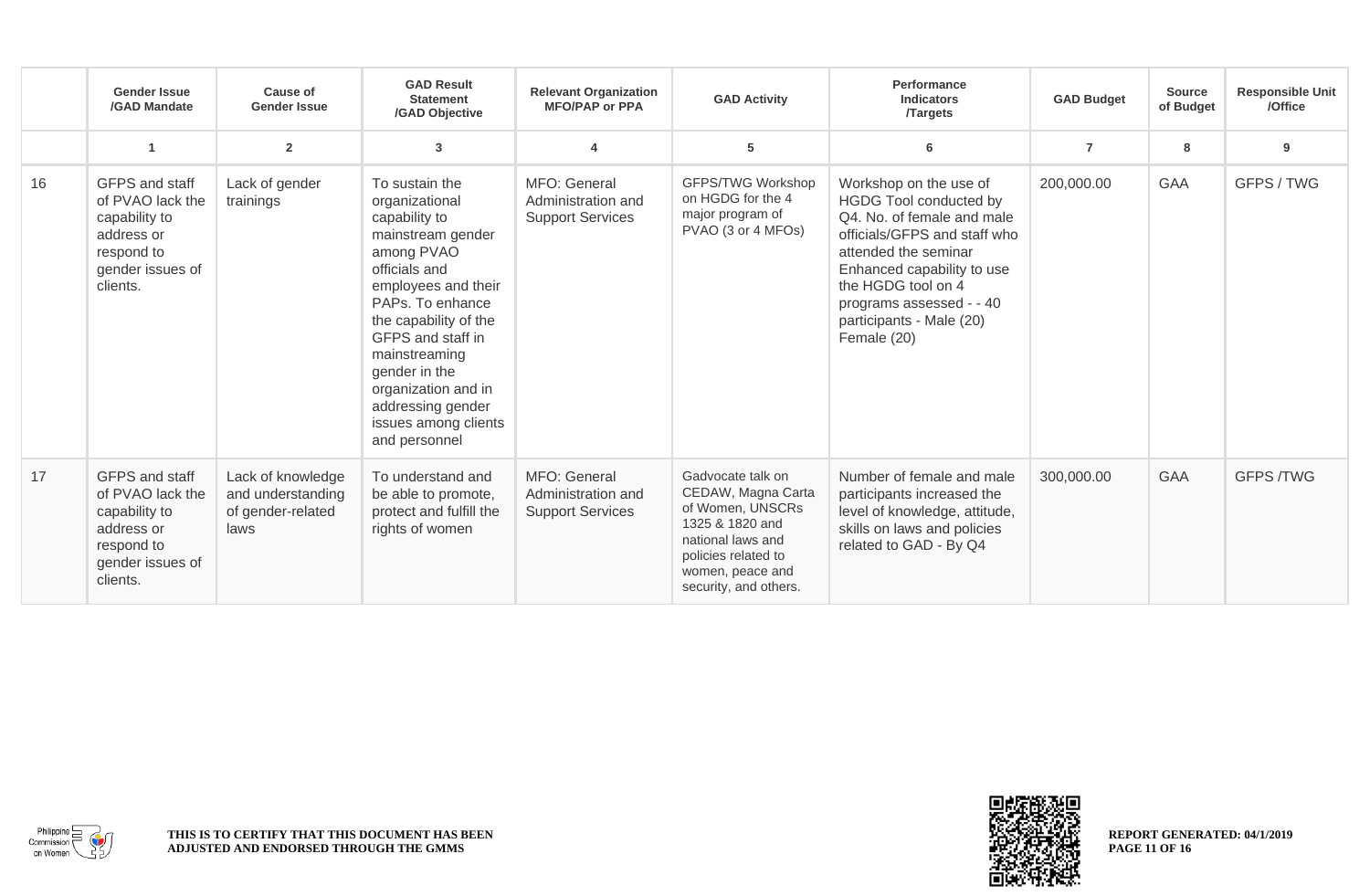|    | <b>Gender Issue</b><br>/GAD Mandate                                                                             | <b>Cause of</b><br><b>Gender Issue</b>                                                                                                                                                                                             | <b>GAD Result</b><br><b>Statement</b><br>/GAD Objective                                                                                                                                                                                                                                                               | <b>Relevant Organization</b><br><b>MFO/PAP or PPA</b>             | <b>GAD Activity</b>                                                                                                                                                                                                                          | Performance<br><b>Indicators</b><br><b>Targets</b>                                                                                                                                                                                                                      | <b>GAD Budget</b> | <b>Source</b><br>of Budget | <b>Responsible Unit</b><br>/Office                                                             |
|----|-----------------------------------------------------------------------------------------------------------------|------------------------------------------------------------------------------------------------------------------------------------------------------------------------------------------------------------------------------------|-----------------------------------------------------------------------------------------------------------------------------------------------------------------------------------------------------------------------------------------------------------------------------------------------------------------------|-------------------------------------------------------------------|----------------------------------------------------------------------------------------------------------------------------------------------------------------------------------------------------------------------------------------------|-------------------------------------------------------------------------------------------------------------------------------------------------------------------------------------------------------------------------------------------------------------------------|-------------------|----------------------------|------------------------------------------------------------------------------------------------|
|    | $\mathbf{1}$                                                                                                    | $\overline{2}$                                                                                                                                                                                                                     | 3                                                                                                                                                                                                                                                                                                                     | 4                                                                 | ${\bf 5}$                                                                                                                                                                                                                                    | 6                                                                                                                                                                                                                                                                       | $\overline{7}$    | 8                          | 9                                                                                              |
| 18 | GFPS and staff<br>of PVAO lack the<br>capability to<br>address or<br>respond to<br>gender issues of<br>clients. | Lack of gender<br>trainings                                                                                                                                                                                                        | To sustain the<br>organizational<br>capability to<br>mainstream gender<br>among PVAO<br>officials and<br>employees and their<br>PAPs. To enhance<br>the capability of the<br>GFPS and staff in<br>mainstreaming<br>gender in the<br>organization and in<br>addressing gender<br>issues among clients<br>and personnel | MFO: General<br>Administration and<br><b>Support Services</b>     | <b>Conduct of Gender</b><br>Mainstreaming<br>Seminar                                                                                                                                                                                         | No. of officials and<br>employees who attended<br>the seminar/workshop<br>Enhance the competencies<br>of the members of the<br>GFPS/TWG, Secretariat in<br>gender mainstreaming --<br>One (1) seminar/workshop<br>by Q4 with 80 participants -<br>Male (40) Female (40) | 200,000.00        | <b>GAA</b>                 | Human<br>Resource<br>Development<br>Division / GFPS                                            |
| 19 | Existing<br>Database is not<br>fully compliant to<br><b>GAD</b><br>requirements.                                | Insufficient<br>attention accorded<br>database due to<br>the low level of<br>awareness on the<br>importance of<br>sex-disaggregated<br>data as one the of<br>the key factors in<br>the formulation of<br>GAD plans and<br>programs | To establish a<br>functional GAD<br>database in support<br>of<br>gender-responsive<br>plans and programs<br>in PVAO.                                                                                                                                                                                                  | MFO: Administration<br>of Veterans Pensions<br>and Other Benefits | Enhancement and<br>maintenance of<br>sex-disaggregated<br>databases on: (1)<br>PVAO employees (2)<br>Veteran-clientele and<br>their dependents (3)<br>beneficiaries of PVAO<br>benefits and programs<br>including those in<br>conflict areas | Enhanced<br>sex-disaggregated<br>databases on PVAO<br>employees, veterans and<br>their dependents and<br>beneficiaries of PVAO<br><b>Benefits and Programs</b><br>including those in conflict<br>areas- By Q4                                                           | 400,000.00        | <b>GAA</b>                 | Management<br>Information<br>Division /<br>Human<br>Resource<br>Development<br><b>Division</b> |



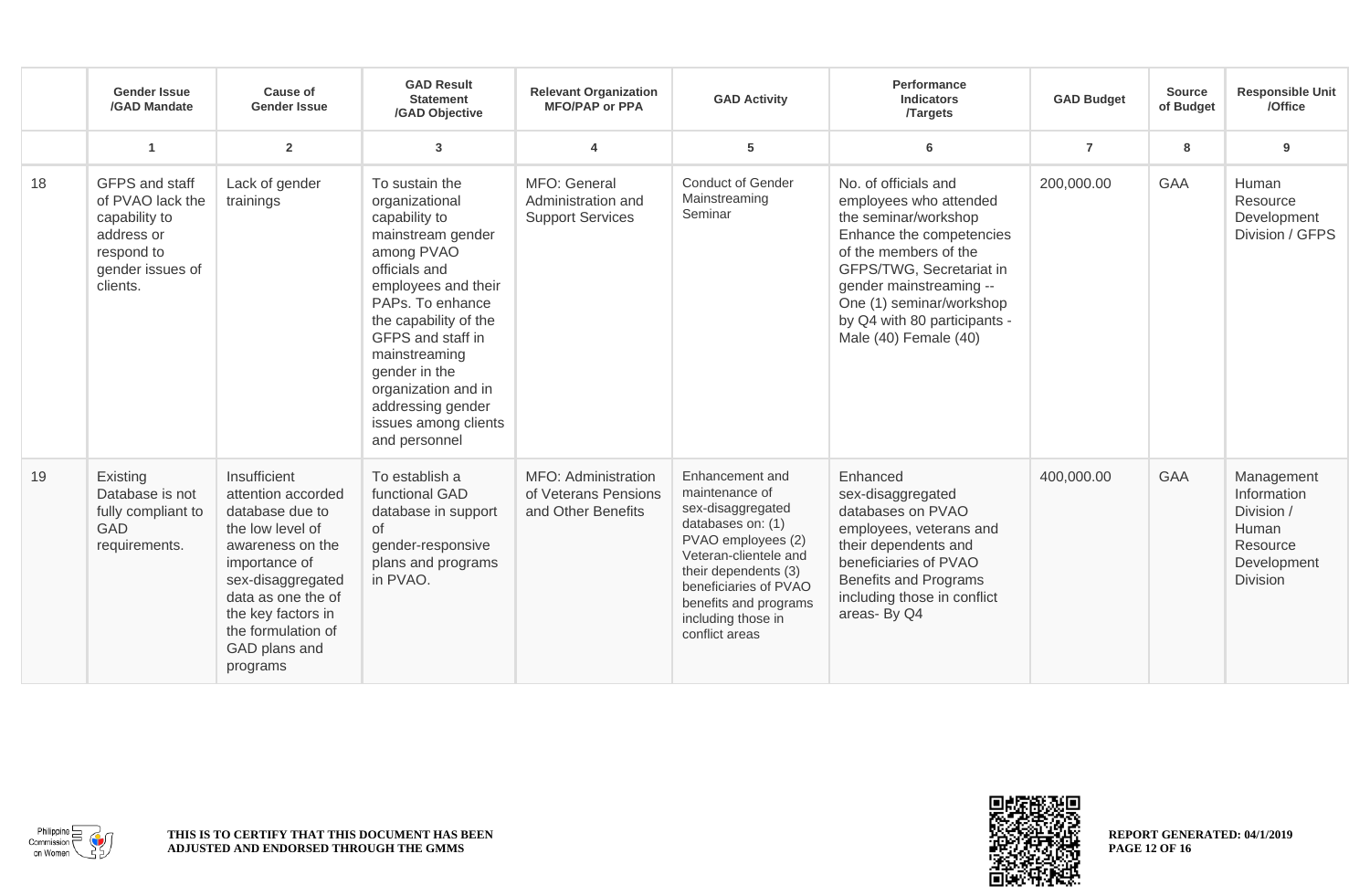|    | <b>Gender Issue</b><br>/GAD Mandate                                                                                                                                  | <b>Cause of</b><br><b>Gender Issue</b>                                               | <b>GAD Result</b><br><b>Statement</b><br>/GAD Objective                                                                                                                                                                                                     | <b>Relevant Organization</b><br><b>MFO/PAP or PPA</b>         | <b>GAD Activity</b>                                                                | <b>Performance</b><br><b>Indicators</b><br><b>Targets</b>         | <b>GAD Budget</b> | Source<br>of Budget | <b>Responsible Unit</b><br>/Office                  |
|----|----------------------------------------------------------------------------------------------------------------------------------------------------------------------|--------------------------------------------------------------------------------------|-------------------------------------------------------------------------------------------------------------------------------------------------------------------------------------------------------------------------------------------------------------|---------------------------------------------------------------|------------------------------------------------------------------------------------|-------------------------------------------------------------------|-------------------|---------------------|-----------------------------------------------------|
|    | $\overline{1}$                                                                                                                                                       | $\overline{2}$                                                                       | $\mathbf{3}$                                                                                                                                                                                                                                                | $\boldsymbol{4}$                                              | 5                                                                                  | 6                                                                 | $\overline{7}$    | 8                   | 9                                                   |
| 20 | Action Point 13:<br>Sustained<br>awareness and<br>undersatnding of<br>duty bearers on<br><b>NAP WPS</b><br>through its<br>integration in the<br><b>GAD Framework</b> | Lack of knowledge<br>and skills on MCW<br>and NAPWPS                                 | Continuous and<br>progressive capacity<br>development<br>programs,<br>particularly those<br>specific to WPS,<br>CEDAW, economic<br>and political<br>empowerment of<br>women in<br>post-conflict<br>reconstruction and<br>gender and<br>transitional justice | MFO: General<br>Administration and<br><b>Support Services</b> | Attendance to MCW<br>Seminar-Workshop<br>conducted by other<br>government agencies | One seminar on MCW<br>attended by at least 10<br>GFPS/TWG- By Q4  | 50,000.00         | <b>GAA</b>          | Human<br>Resource<br>Development<br>Division / GFPS |
| 21 | Action Point 14:<br>Mainstreaming of<br>NAPWPS in<br>existing relevant<br>national and<br>local<br>mechanisms                                                        | Lack of integration<br>of WPS mandate in<br>the Agency's<br>mainstreaming<br>efforts | Institutionalization of<br>the inclusion of<br>NAPWPS in GPBs<br>and GAD Ars                                                                                                                                                                                | MFO: General<br>Administration and<br><b>Support Services</b> | Harmonization of WPS<br>mandate in GAD Plan<br>and Budget                          | <b>Completion of Harmonized</b><br>GPB-By Q4                      | 50,000.00         | GAA                 | Planning and<br>Management<br>Division / GFPS       |
| 22 | Action Point 14:<br>Mainstreaming of<br>NAPWPS in<br>existing relevant<br>national and<br>local<br>mechanisms                                                        | Lack of integration<br>of WPS mandate in<br>the Agency's<br>mainstreaming<br>efforts | Institutionalization of<br>the inclusion of<br>NAPWPS in GPBs<br>and GAD Ars                                                                                                                                                                                | MFO: General<br>Administration and<br><b>Support Services</b> | Implementation of the<br>NAPWPS mandate in<br>the GPB                              | WPS initiative completed<br>and documented in the GAD<br>AR-By Q4 | 30,000.00         | GAA                 | Human<br>Resource<br>Development<br>Division / GFPS |



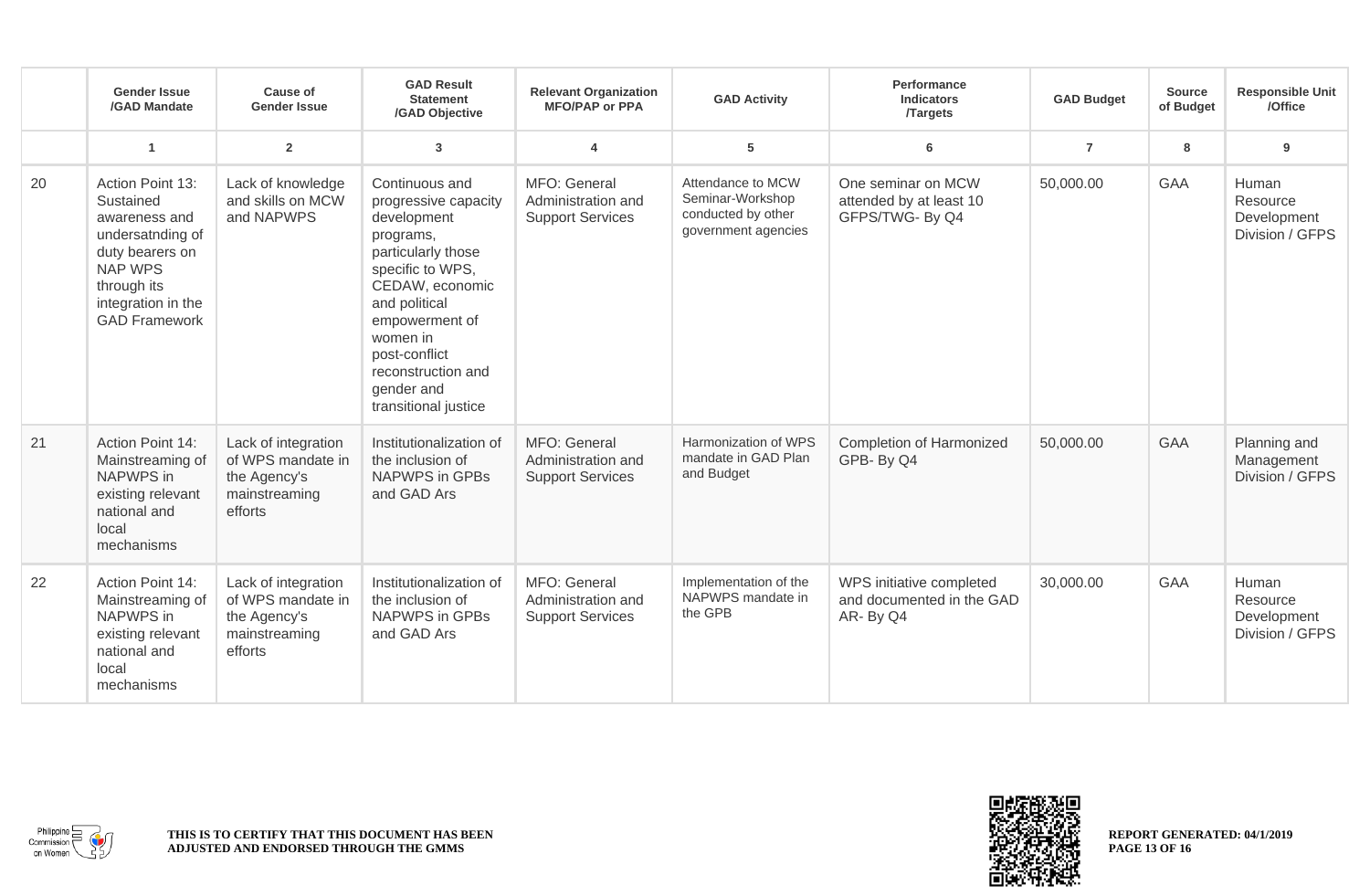|    | <b>Gender Issue</b><br>/GAD Mandate                                                                                                                               | Cause of<br><b>Gender Issue</b>                                                      | <b>GAD Result</b><br><b>Statement</b><br>/GAD Objective                             | <b>Relevant Organization</b><br><b>MFO/PAP or PPA</b>         | <b>GAD Activity</b>                                                                                                                                   | Performance<br><b>Indicators</b><br><b>Targets</b>                                                                                                                                                                                                | <b>GAD Budget</b> | <b>Source</b><br>of Budget | <b>Responsible Unit</b><br>/Office                  |
|----|-------------------------------------------------------------------------------------------------------------------------------------------------------------------|--------------------------------------------------------------------------------------|-------------------------------------------------------------------------------------|---------------------------------------------------------------|-------------------------------------------------------------------------------------------------------------------------------------------------------|---------------------------------------------------------------------------------------------------------------------------------------------------------------------------------------------------------------------------------------------------|-------------------|----------------------------|-----------------------------------------------------|
|    |                                                                                                                                                                   | $\overline{2}$                                                                       | 3                                                                                   |                                                               | 5                                                                                                                                                     | 6                                                                                                                                                                                                                                                 | $\overline{7}$    | 8                          | 9                                                   |
| 23 | Action Point 14:<br>Mainstreaming of<br>NAPWPS in<br>existing relevant<br>national and<br>local<br>mechanisms                                                     | Lack of integration<br>of WPS mandate in<br>the Agency's<br>mainstreaming<br>efforts | Agency policy and<br>programmatic review<br>and enhancement                         | MFO: General<br>Administration and<br><b>Support Services</b> | Conduct of NAPWPS<br>and GAD review and<br>Audit                                                                                                      | Completion of Audit report<br>on the WPS and GAD<br>accomplishments- By Q4                                                                                                                                                                        | 30,000.00         | <b>GAA</b>                 | Planning and<br>Management<br>Division / GFPS       |
| 24 | Presidential<br>Proclamation<br>1172, "Declaring<br>November 25 to<br>December 12 of<br>every year as the<br>18-day campaign<br>to end Violence<br>Against Women" | Limited knowledge<br>of PVAO officials<br>and employees on<br>Women's Rights         | To increase<br>awareness of PVAO<br>officials and<br>employees on<br>women's rights | MFO: General<br>Administration and<br><b>Support Services</b> | 1) Conduct/<br>Participation on 18-Day<br>Campaign to End VAW.<br>2) Setting up of GAD<br>exhibits and others<br>during 18-Day<br>Campaign to End VAW | No. of activities<br>conducted/participatedNo.<br>of officials and employees<br>who attended various<br>activities during the 18-day<br>Campaign to end VAW GAD<br>advocacies Learning and<br>insights from participants --<br>4 activities by Q4 | 250,000.00        | GAA                        | Human<br>Resource<br>Development<br>Division / GFPS |



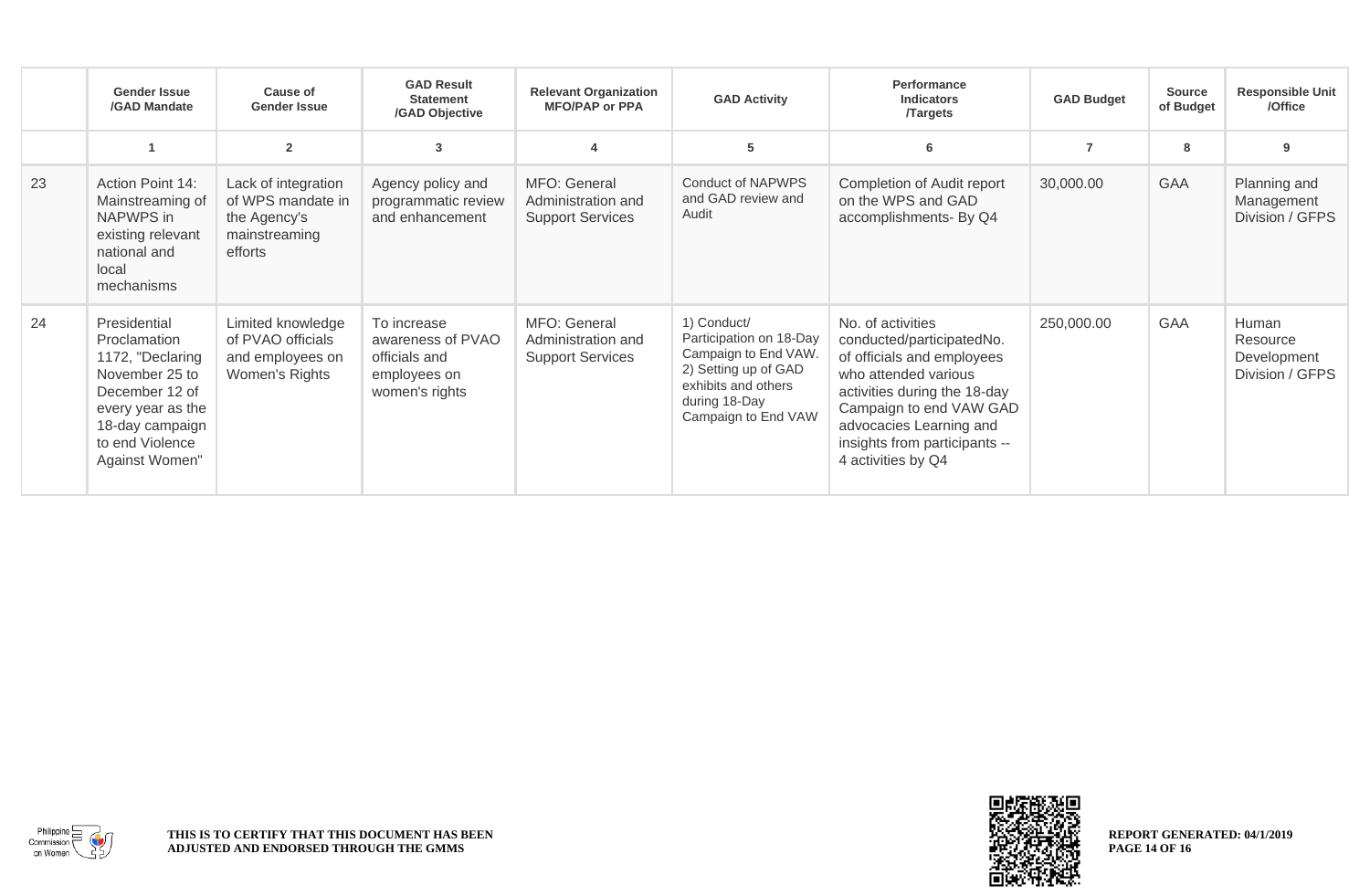|                         | <b>Gender Issue</b><br>/GAD Mandate                                                                                                                                                                                                                         | Cause of<br><b>Gender Issue</b>                                                                                                                                                                                                    | <b>GAD Result</b><br><b>Statement</b><br>/GAD Objective                     | <b>Relevant Organization</b><br><b>MFO/PAP or PPA</b>                                                 | <b>GAD Activity</b>                                                         | <b>Performance</b><br><b>Indicators</b><br><b>Targets</b> | <b>GAD Budget</b> | Source<br>of Budget | <b>Responsible Unit</b><br>/Office                      |
|-------------------------|-------------------------------------------------------------------------------------------------------------------------------------------------------------------------------------------------------------------------------------------------------------|------------------------------------------------------------------------------------------------------------------------------------------------------------------------------------------------------------------------------------|-----------------------------------------------------------------------------|-------------------------------------------------------------------------------------------------------|-----------------------------------------------------------------------------|-----------------------------------------------------------|-------------------|---------------------|---------------------------------------------------------|
|                         | $\overline{1}$                                                                                                                                                                                                                                              | $\overline{2}$                                                                                                                                                                                                                     | $\overline{3}$                                                              | $\overline{4}$                                                                                        | 5                                                                           | 6                                                         | $\overline{7}$    | 8                   | 9                                                       |
| 25                      | Pillar No. Action<br>Point NAPWPS<br>2017-2022:<br>Areas affected<br>and/or prone to<br>conflict situations<br>brought about by<br>insurgency, tribal<br>wars, rido, etc.<br>and possible<br>vulnerabilities of<br>women in these<br>contexts<br>identified | Insufficient<br>attention accorded<br>database due to<br>the low level of<br>awareness on the<br>importance of<br>sex-disaggregated<br>data as one the of<br>the key factors in<br>the formulation of<br>GAD plans and<br>programs | Sex and conflict<br>disaggregation of<br>data is practiced by<br>the Agency | MFO: Filipino<br>veterans Empowered<br>-Veterans Welfare<br>and Benefits<br>Administration<br>Program | Create a database and<br>regular updating on the<br>list of conflict areas. | Updated list of conflict areas                            | 50,000.00         | <b>GAA</b>          | GFPS /<br>Management<br>Information<br>Division         |
|                         |                                                                                                                                                                                                                                                             |                                                                                                                                                                                                                                    |                                                                             |                                                                                                       | <b>ATTRIBUTED PROGRAM</b>                                                   |                                                           |                   |                     |                                                         |
| 26                      |                                                                                                                                                                                                                                                             |                                                                                                                                                                                                                                    |                                                                             |                                                                                                       | PVAO Education and<br><b>Training Program</b>                               |                                                           | 1,531,000.00      | <b>GAA</b>          | Human<br>Resource and<br>Development<br><b>Division</b> |
| 27                      |                                                                                                                                                                                                                                                             |                                                                                                                                                                                                                                    |                                                                             |                                                                                                       | Veterans<br>Hospitalization and<br><b>Medical Care Program</b>              |                                                           | 50,000,000.00     | GAA                 | <b>Claims Division</b>                                  |
| 28                      |                                                                                                                                                                                                                                                             |                                                                                                                                                                                                                                    |                                                                             |                                                                                                       | Project UNITAS<br>(Management of<br>Veterans Affaris)                       |                                                           | 11,581,500.00     | GAA                 | <b>Veterans Affairs</b><br>Management<br>Division       |
| <b>SUB-TOTAL</b>        |                                                                                                                                                                                                                                                             |                                                                                                                                                                                                                                    |                                                                             |                                                                                                       |                                                                             | 118,558,500.00                                            | GAA               |                     |                                                         |
| <b>TOTAL GAD BUDGET</b> |                                                                                                                                                                                                                                                             |                                                                                                                                                                                                                                    |                                                                             |                                                                                                       |                                                                             |                                                           | 118,558,500.00    |                     |                                                         |